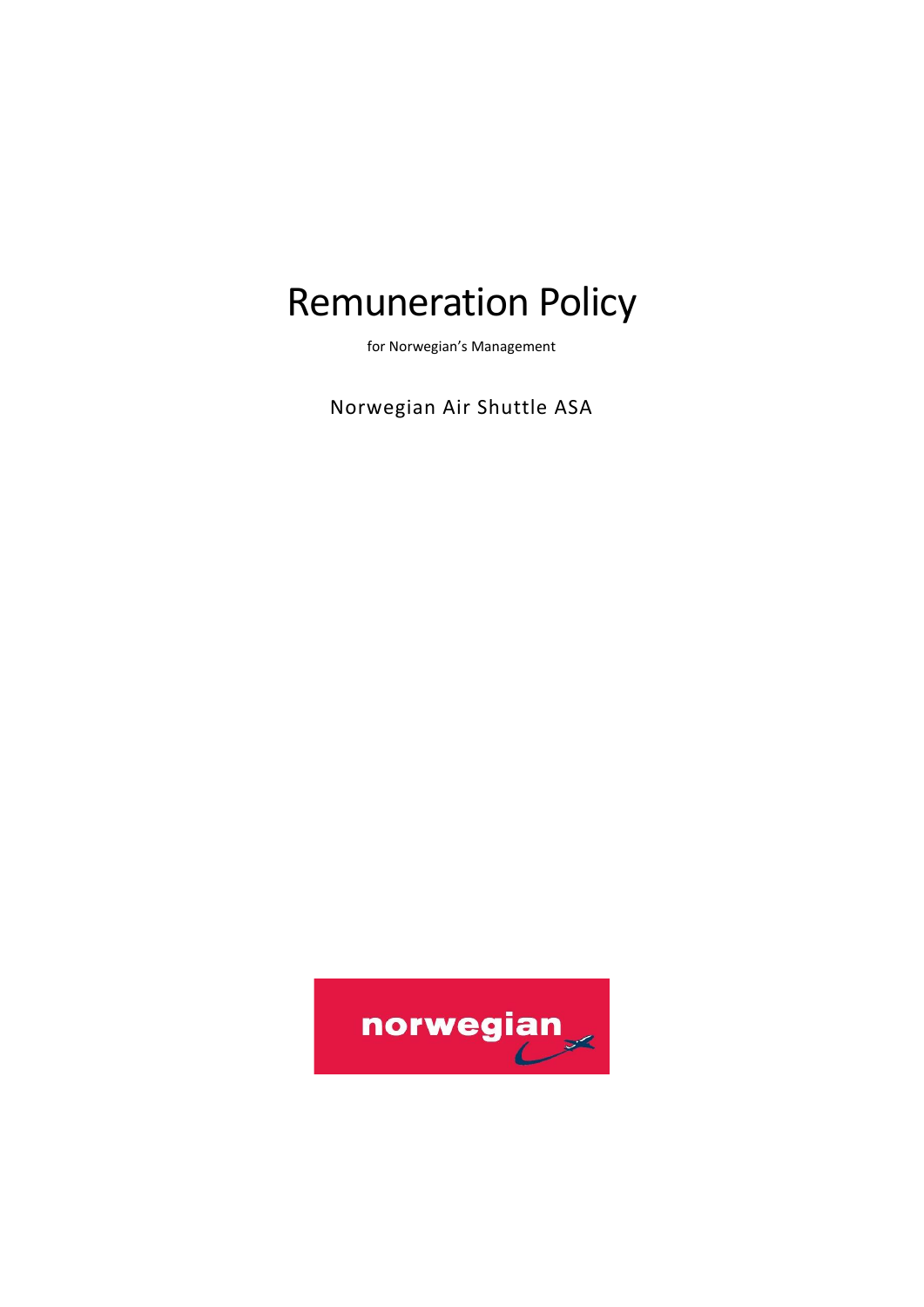#### **REMUNERATION POLICY** (for Norwegian's Management)

Pursuant to the Norwegian Public Limited Liability Companies Act, section 6-16 a and b, the Board presents the following guidelines regarding remuneration to the 2022 Annual General Meeting.

Management and Executives have the meaning Key Leader (KL). KL consists of Level 0 (L0), i.e. the Group CEO, and Level 1 (L1), i.e. the CEOs 'direct reports. Direct reports do not include professionals.

## **REMUNERATION GOVERNANCE**

The purpose of Executive remuneration in Norwegian is to stimulate a strong and lasting performance-oriented culture, enabling Norwegian to deliver on its business strategy:

- Robust financial platform
- Strong Nordic-focused network
- Competitive cost base
- Attractive customer offering
- High-performing organization
- Safe operation
- Shareholder value generation

Remuneration design shall align the interests of the Executives with those of the shareholders. The remuneration policy shall reward performance that contributes to the Company's business strategy, long-term interests, and financial sustainability. The total compensation level shall be competitive compared to similar organizations. The remuneration must not have negative effects on the Group, nor damage the reputation and standing of the Group in the public eye.

In the event of any significant change and at least every four years, the Board shall review the guidelines, and the GM approve. Every year, GM will hold an advisory vote for the audited remuneration report.

The Company has its own Compensation Committee. In addition to the committee, the Board is also responsible for adopting the guidelines and shall assess each element of the compensation plan jointly as a whole. Dialogue with the Executives is important to ensure that the remuneration is "fit for purpose", but in order to prevent and manage conflicts of interest, Executives' partaking when setting the guidelines shall be limited.

The Board determines the remuneration of the CEO. The grandfather principle applies for Management, this means Chair of the Board approves CEO's direct reports.

| <b>Total Remuneration</b> |            |            |               | <b>STI</b> |               |         | LTI         |               |
|---------------------------|------------|------------|---------------|------------|---------------|---------|-------------|---------------|
| Job                       | Title      | Gross base | Proportionate | Target     | Proportionate | Max     | LTI as % of | Proportionate |
| Weighing                  |            | salary     | share         | bonus %    | share         | bonus % | base salary | share         |
| CEO                       | CEO        | x          | 36,4%         | 75.0%      | 27,3%         | 127,5%  | 100,0%      | 36,4%         |
| <b>CFO</b>                | <b>CFO</b> | x          | 40,8%         | 65,0%      | 26,5%         | 110,5%  | 80,0%       | 32,7%         |
| Level A                   | <b>EVP</b> | x          | 49,0%         | 55,0%      | 27,0%         | 93,5%   | 50,0%       | 24,0%         |
| Level B                   | <b>EVP</b> | x          | 53,0%         | 50,0%      | 26,0%         | 85,0%   | 40.0%       | 21,0 %        |
| Level C                   | <b>EVP</b> | x          | 58,8%         | 40,0%      | 23,5%         | 68,0%   | 30,0 %      | 17,6%         |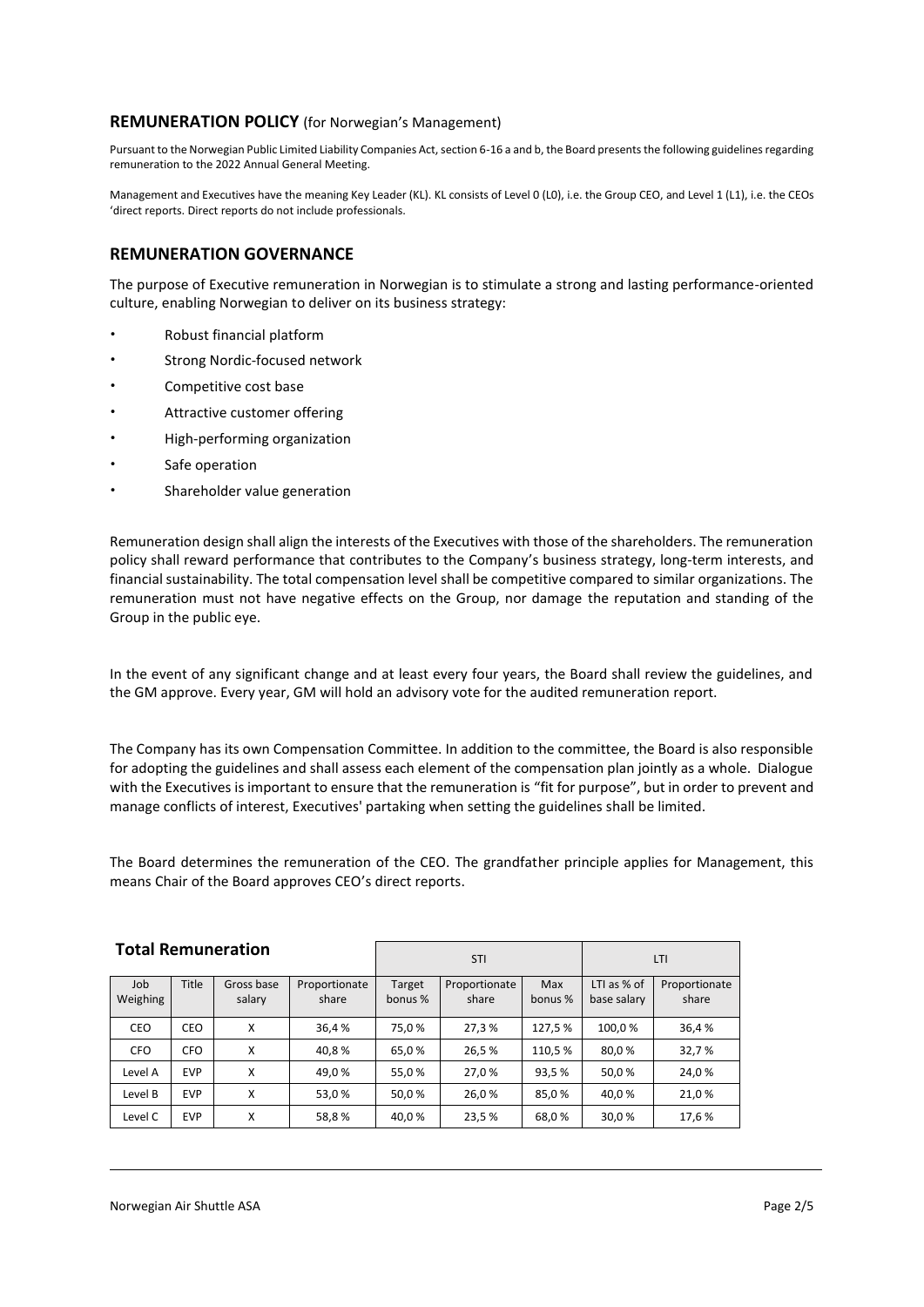#### **PRINCIPLES FOR BASE SALARY**

The fixed salary shall reflect the individual's area of responsibility and performance over time. Norwegian offers base salary levels which are competitive in the market in which we operate.

Salaries are benchmarked versus salary statistics provided by global 3<sup>rd</sup> party human resource and related financial services consulting firms.

## **VARIABLE COMPENSATION AND INCENTIVE SCHEMES**

Board retains the right to change, add to, modify, cancel, or discontinue variable compensation in whole or in part, also during the year, for any reason without advance notification.

#### *Norwegian's short-term incentive (STI)/Bonus scheme:*

The STI is a short-term incentive with a timeframe of one year. The STI is a global incentive program designed to recognize, and reward executives for the contributions they make towards meeting Norwegian's financial and business targets. The objectives of the program are to

(i) clearly communicate to the executives the targets, (ii) communicate to the executives how bonus payment is linked to Norwegian's performance, (iii) drive the Norwegian organization's ability to meet or exceed Norwegian's performance targets, (iv) encourage more cross functional cooperation and "one Norwegian mindset", and (v) improve Norwegian's ability to attract and retain employees.

The STI bonus scheme is linked to the KPIs and the financial performance of the Company. The KPIs are approved by both Compensation Committee & The Board. The bonus payments will be calculated for each level according to the Remuneration table in page 2 once the actual numbers are announced in the beginning of the following year.

#### *Norwegian's long-term incentives (LTIs):*

The shares reserved for all share plans may not exceed 2 percent of the Company's issued share capital.

## **Employee Share Savings Plan**

Norwegian offers employees hired in a Scandinavian legal entity participation in an employee share savings plan. The objective of the plan is to align and strengthen employee and Shareholder's interests and remunerate for long-term commitment and value creation.

Under this plan, Norwegian will match 50% of the individuals' investment, limited to NOK 6,000 per annum. Provided that the employee contributes NOK 12,000 annually, Norwegian's contribution is NOK 6,000. The grant has a one-year vesting period. If shares are kept for two calendar years, the participants will be allocated bonus shares proportionate to their purchase.

One bonus share will be earned for every tenth share allocated under this scheme.

# **Share Option Plan**

The Board has established annual share option plans for Management. It is the Company's opinion that share option plans are positive for long-term value creation in the Group.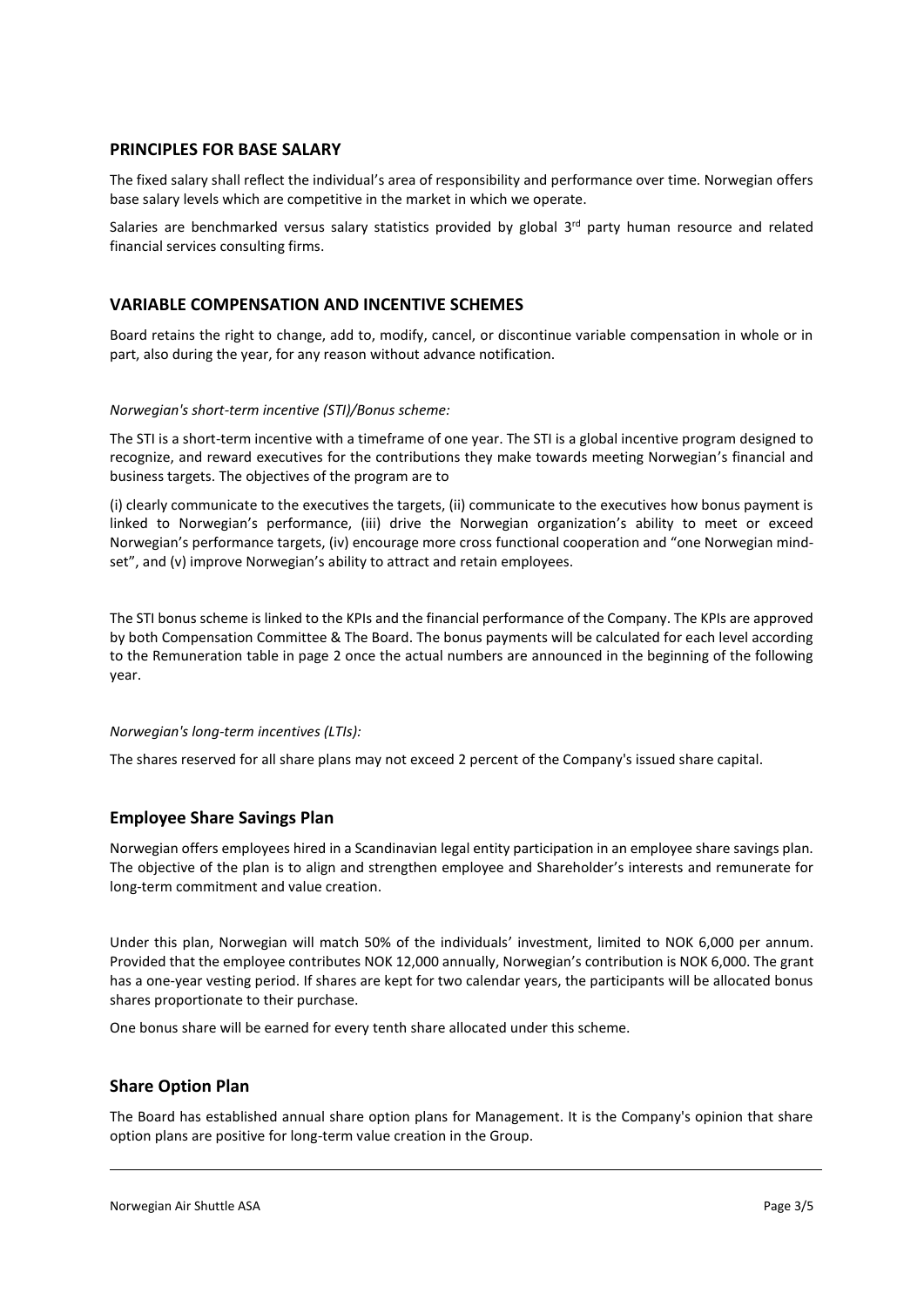The intention of this plan is to (i) attract and retain employees whose service is important to the Company's success, (ii) motivate such employees to achieve long-term goals of the Company, (iii) provide incentive compensation opportunities to such employees which are competitive with those of other companies, and (iv) to secure such employees share a common financial interest with the other shareholders of the Company.

The Board can offer share options to Management when shareholders have given authority to run options plans:

- The options to be offered in the 3rd quarter at the latest and granted in September at the latest.
- The exercise price per share shall be the higher of NOK 13.50 and the average price of the NAS share on trading days during the first 10 calendar days after presentation of Norwegian's 1st quarter financial results plus 10% (rounded to the nearest NOK 0.01).
- 1/3 of options granted can be exercised at the earliest after 1, 2, and 3 years respectively, and the options shall expire after 7 years.
- If an optionee leaves the Company, the non-vested options will forfeit. Outstanding options exercisable at the date of such termination shall be exercisable no later than the first exercise period thereafter.

## **PRINCIPLES FOR BENEFITS**

In addition to fixed and variable salary, other fringe benefits such as insurance, newspaper, Internet, and telephone might be provided. The total value of these benefits shall be modest and only account for a limited part of the total remuneration package.

The Company's policy is no company cars (incl. lease). Car allowance is only offered in Norway.

#### Pension:

Executives participate in the same pension plans as other employees within the unit in which they are employed. Legacy defined benefit (DB) plans will be kept in place where required, but no new DB plans shall be implemented, unless required by law.

Executives in the Norwegian entities participate in a defined contribution (DC) pension plan. The current annual accrual is 5% of the annual base salary from 0-7.1 G and 8% from 7.1-12 G (G is the base amount of Norwegian Social Security). In addition, an early retirement scheme (AFP) is offered, with the right to retire at the age of 62. AFP is a multi-employer DB plan (accounted for as DC). AFP is market practice, regulated by CBAs (collective bargaining agreements), and has a modest cost.

The Company does not currently have its own Executive retirement plan but will investigate this in the future. Pension is in principle delayed salary, and as such it shall be aligned with the overall remuneration strategy.

#### **SEVERANCE PAY**

The notice period for the CEO shall be at least 6 months, and no more than 9 months. The notice period for the rest of the Executive Management shall not be more than 6 months. The CEO severance pay shall be no more than 12 months' (base salary). The CEO is not entitled to severance payment in the event he or she terminates the employment.